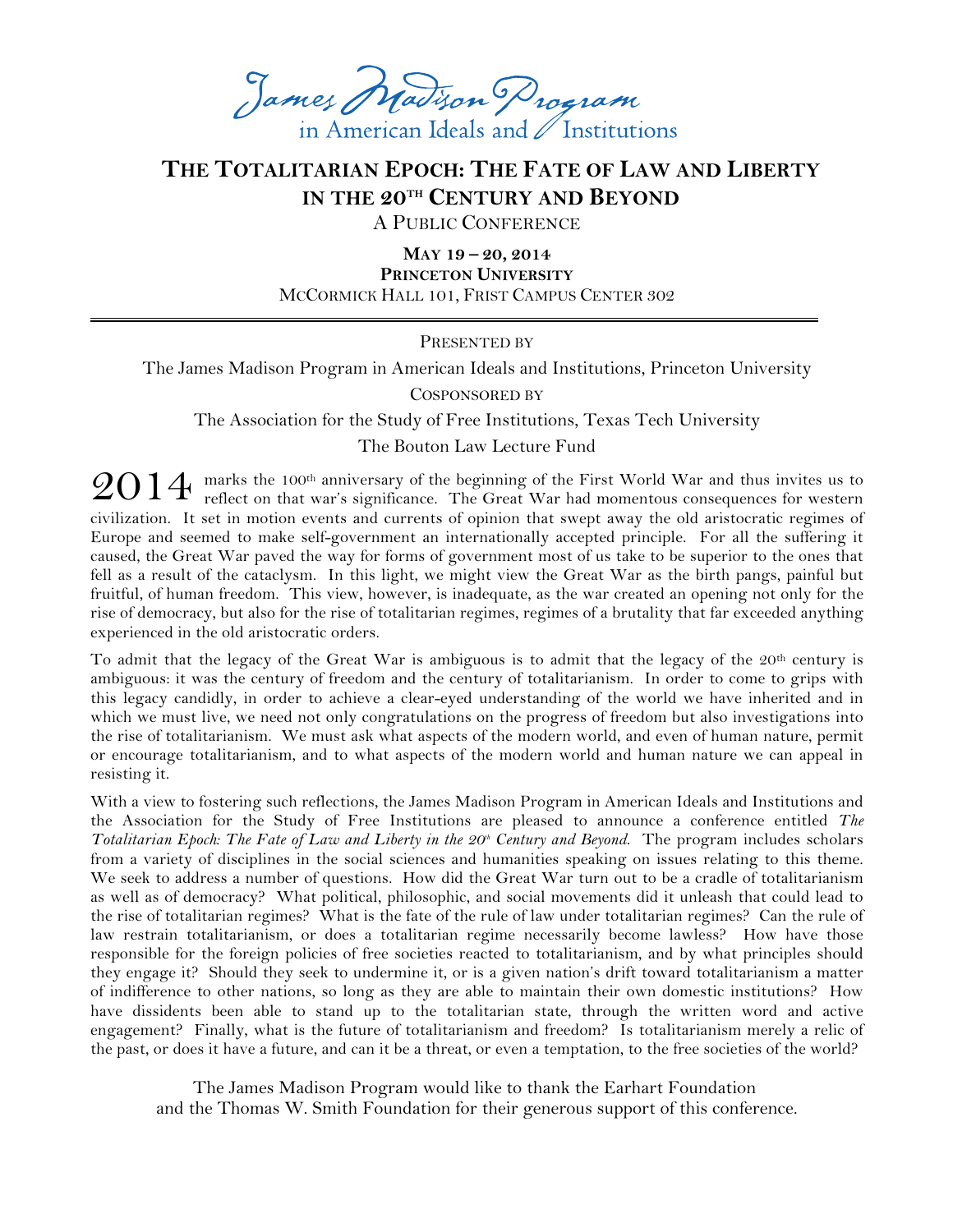## **MONDAY, MAY 19, 2014**

| 10:30 to Noon     | Presentation to Alan Charles Kors of 2014 James Q. Wilson Award for<br>Distinguished Scholarship on the Nature of a Free Society<br>Location: McCormick Hall 101                                                                                                                                      |
|-------------------|-------------------------------------------------------------------------------------------------------------------------------------------------------------------------------------------------------------------------------------------------------------------------------------------------------|
| Presenter:        | Stephen H. Balch, Director, Institute for the Study of Western Civilization,<br>Texas Tech University, on behalf of the Association for the Study of Free Institutions                                                                                                                                |
|                   | <b>Keynote Address</b><br>Alan Charles Kors, Henry Charles Lea Professor of European History,<br>University of Pennsylvania                                                                                                                                                                           |
| 1:30 to 3:15 p.m. | The Great War As the Cradle of Totalitarianism<br>Location: McCormick Hall 101                                                                                                                                                                                                                        |
| Panelists:        | Angelo Codevilla, Professor Emeritus of International Relations, Boston<br>University<br>Michael A. Gillespie, Professor of Political Science and Philosophy, Duke<br>University<br>Harold James, Claude and Lore Kelly Professor in European Studies, Princeton<br>University                        |
| Chair:            | David Novak, J. Richard and Dorothy Shiff Chair of Jewish Studies, University<br>of Toronto                                                                                                                                                                                                           |
| 3:45 to 5:30 p.m. | Totalitarianism and the Rule of Law<br>Location: McCormick Hall 101                                                                                                                                                                                                                                   |
| Panelists:        | Hillel Fradkin, Director, Center on Islam, Democracy and the Future of the<br>Muslim World, Hudson Institute<br>Adam J. MacLeod, Associate Professor of Law, Faulkner University<br>Arthur Waldron, Lauder Professor of International Relations, Department of<br>History, University of Pennsylvania |
| Chair:            | Melissa Moschella, Assistant Professor of Philosophy, Catholic University of<br>America                                                                                                                                                                                                               |

## **TUESDAY, MAY 20, 2014**

| 8:45 to 10:30 a.m. | Foreign Policy and the Challenge of Totalitarianism<br>Location: McCormick Hall 101                                                                                                             |
|--------------------|-------------------------------------------------------------------------------------------------------------------------------------------------------------------------------------------------|
| Panelists:         | <b>Michael Doran, Senior Fellow, Saban Center for Middle East Policy, Brookings</b><br>Institution<br>Aaron Friedberg, Professor of Politics and International Affairs, Princeton<br>University |